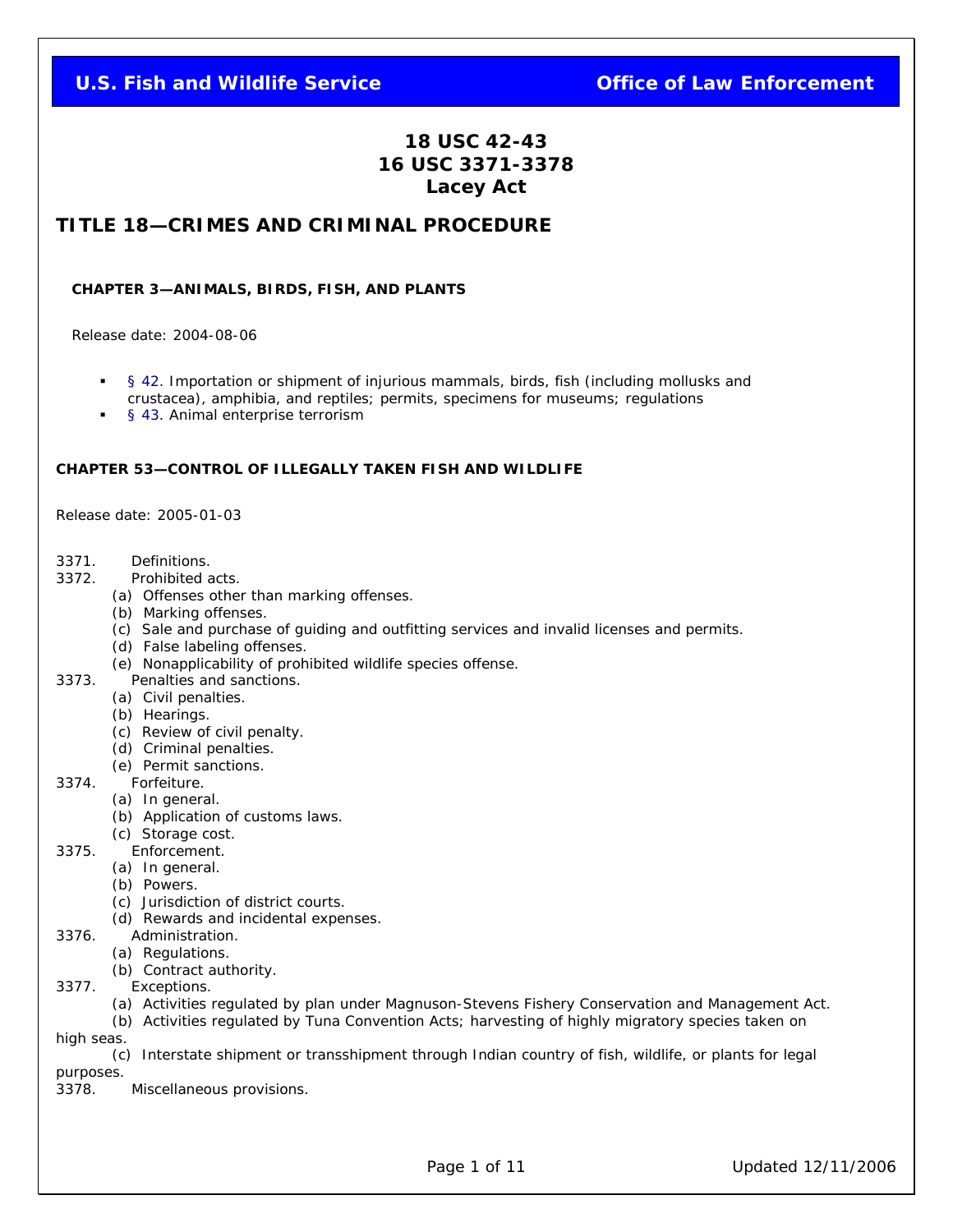# **18 USC 42-43 16 USC 3371-3378 Lacey Act**

- (a) Effect on powers of States.
- (b) Repeals.
- (c) Disclaimers.
- (d) Travel and transportation expenses.
- (e) Interior appropriations budget proposal.

### **§ 42. Importation or shipment of injurious mammals, birds, fish (including mollusks and crustacea), amphibia, and reptiles; permits, specimens for museums; regulations**

**(a)**

**(1)** The importation into the United States, any territory of the United States, the District of Columbia, the Commonwealth of Puerto Rico, or any possession of the United States, or any shipment between the continental United States, the District of Columbia, Hawaii, the Commonwealth of Puerto Rico, or any possession of the United States, of the mongoose of the species Herpestes auropunctatus; of the species of so-called "flying foxes" or fruit bats of the genus Pteropus; of the zebra mussel of the species Dreissena polymorpha; and such other species of wild mammals, wild birds, fish (including mollusks and crustacea), amphibians, reptiles, brown tree snakes, or the offspring or eggs of any of the foregoing which the Secretary of the Interior may prescribe by regulation to be injurious to human beings, to the interests of agriculture, horticulture, forestry, or to wildlife or the wildlife resources of the United States, is hereby prohibited. All such prohibited mammals, birds, fish (including mollusks and crustacea), amphibians, and reptiles, and the eggs or offspring therefrom, shall be promptly exported or destroyed at the expense of the importer or consignee. Nothing in this section shall be construed to repeal or modify any provision of the Public Health Service Act or Federal Food, Drug, and Cosmetic Act. Also, this section shall not authorize any action with respect to the importation of any plant pest as defined in the Federal Plant Pest Act, insofar as such importation is subject to regulation under that Act.

**(2)** As used in this subsection, the term "wild" relates to any creatures that, whether or not raised in captivity, normally are found in a wild state; and the terms "wildlife" and "wildlife resources" include those resources that comprise wild mammals, wild birds, fish (including mollusks and crustacea), and all other classes of wild creatures whatsoever, and all types of aquatic and land vegetation upon which such wildlife resources are dependent.

**(3)** Notwithstanding the foregoing, the Secretary of the Interior, when he finds that there has been a proper showing of responsibility and continued protection of the public interest and health, shall permit the importation for zoological, educational, medical, and scientific purposes of any mammals, birds, fish (including mollusks and crustacea), amphibia, and reptiles, or the offspring or eggs thereof, where such importation would be prohibited otherwise by or pursuant to this Act, and this Act shall not restrict importations by Federal agencies for their own use.

**(4)** Nothing in this subsection shall restrict the importation of dead natural-history specimens for museums or for scientific collections, or the importation of domesticated canaries, parrots (including all other species of psittacine birds), or such other cage birds as the Secretary of the Interior may designate. **(5)** The Secretary of the Treasury and the Secretary of the Interior shall enforce the provisions of this subsection, including any regulations issued hereunder, and, if requested by the Secretary of the Interior, the Secretary of the Treasury may require the furnishing of an appropriate bond when desirable to insure compliance with such provisions.

**(b)** Whoever violates this section, or any regulation issued pursuant thereto, shall be fined under this title or imprisoned not more than six months, or both.

**(c)** The Secretary of the Interior within one hundred and eighty days of the enactment of the Lacey Act Amendments of 1981 shall prescribe such requirements and issue such permits as he may deem necessary for the transportation of wild animals and birds under humane and healthful conditions, and it shall be unlawful for any person, including any importer, knowingly to cause or permit any wild animal or bird to be transported to the United States, or any Territory or district thereof, under inhumane or unhealthful conditions or in violation of such requirements. In any criminal prosecution for violation of this subsection and in any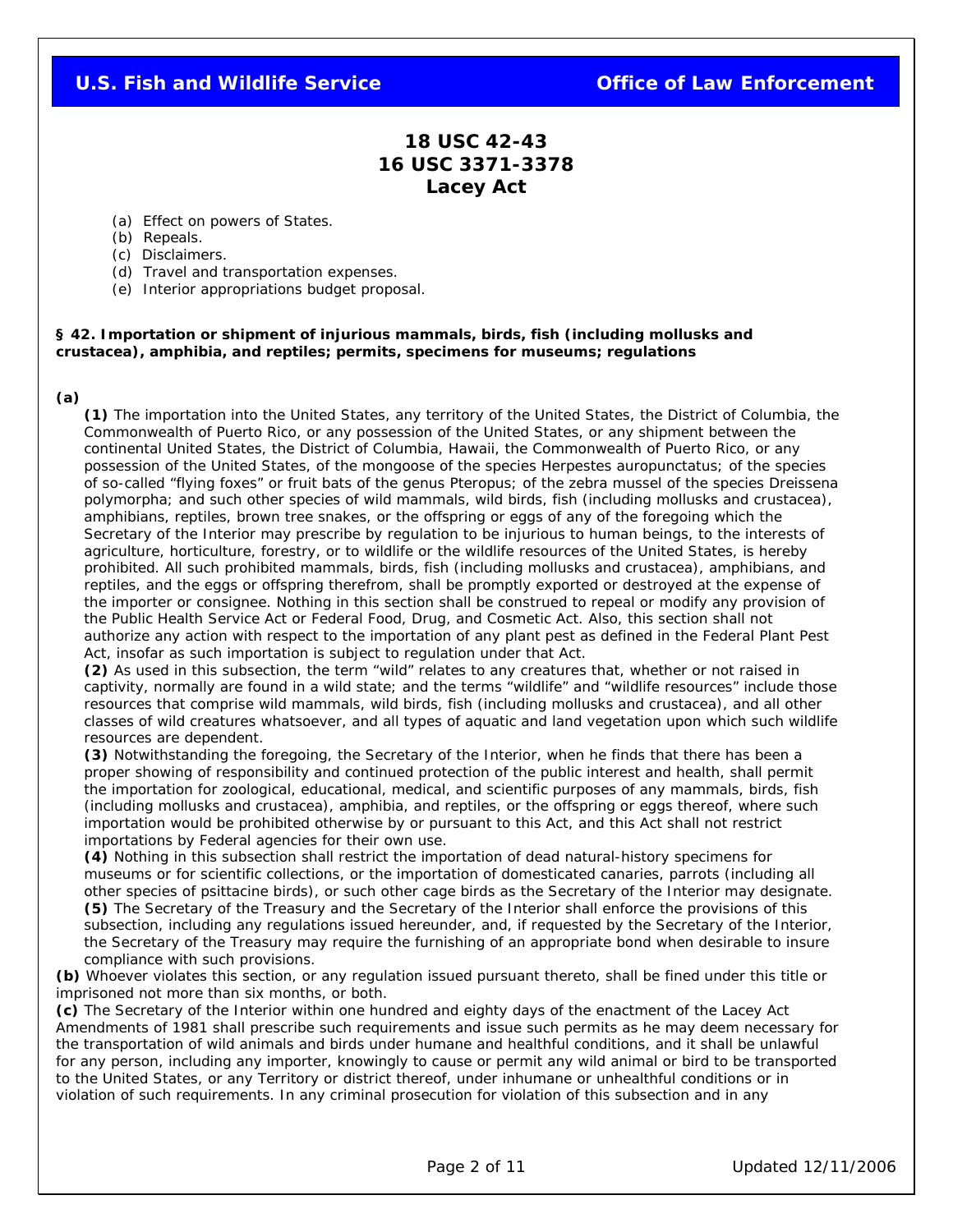administrative proceeding for the suspension of the issuance of further permits—

**(1)** the condition of any vessel or conveyance, or the enclosures in which wild animals or birds are confined therein, upon its arrival in the United States, or any Territory or district thereof, shall constitute relevant evidence in determining whether the provisions of this subsection have been violated; and **(2)** the presence in such vessel or conveyance at such time of a substantial ratio of dead, crippled, diseased, or starving wild animals or birds shall be deemed prima facie evidence of the violation of the provisions of this subsection.

### **§ 43. Animal enterprise terrorism**

**(a)** Offense.— Whoever—

**(1)** travels in interstate or foreign commerce, or uses or causes to be used the mail or any facility in interstate or foreign commerce for the purpose of causing physical disruption to the functioning of an animal enterprise; and

**(2)** intentionally damages or causes the loss of any property (including animals or records) used by the animal enterprise, or conspires to do so,

shall be punished as provided for in subsection (b).

### **(b)** Penalties.—

**(1)** Economic damage.— Any person who, in the course of a violation of subsection (a), causes economic damage not exceeding \$10,000 to an animal enterprise shall be fined under this title or imprisoned not more than 6 months, or both.

**(2)** Major economic damage.— Any person who, in the course of a violation of subsection (a), causes economic damage exceeding \$10,000 to an animal enterprise shall be fined under this title or imprisoned not more than 3 years, or both.

**(3)** Serious bodily injury.— Any person who, in the course of a violation of subsection (a), causes serious bodily injury to another individual shall be fined under this title or imprisoned not more than 20 years, or both.

**(4)** Death.— Any person who, in the course of a violation of subsection (a), causes the death of an individual shall be fined under this title and imprisoned for life or for any term of years.

**(c)** Restitution.— An order of restitution under section [3663](http://assembler.law.cornell.edu/uscode/html/uscode18/usc_sec_18_00003663----000-.html) or [3663A](http://assembler.law.cornell.edu/uscode/html/uscode18/usc_sec_18_00003663---A000-.html) of this title with respect to a violation of this section may also include restitution—

**(1)** for the reasonable cost of repeating any experimentation that was interrupted or invalidated as a result of the offense;

**(2)** the loss of food production or farm income reasonably attributable to the offense; and

**(3)** for any other economic damage resulting from the offense.

**(d)** Definitions.— As used in this section—

**(1)** the term "animal enterprise" means—

**(A)** a commercial or academic enterprise that uses animals for food or fiber production, agriculture, research, or testing;

**(B)** a zoo, aquarium, circus, rodeo, or lawful competitive animal event; or

**(C)** any fair or similar event intended to advance agricultural arts and sciences;

**(2)** the term "physical disruption" does not include any lawful disruption that results from lawful public, governmental, or animal enterprise employee reaction to the disclosure of information about an animal enterprise;

**(3)** the term "economic damage" means the replacement costs of lost or damaged property or records, the costs of repeating an interrupted or invalidated experiment, or the loss of profits; and

**(4)** the term "serious bodily injury" has the meaning given that term in section [1365](http://assembler.law.cornell.edu/uscode/html/uscode18/usc_sec_18_00001365----000-.html) of this title.

**(e)** Non-Preemption.— Nothing in this section preempts any State law.

### **§ 3371. Definitions**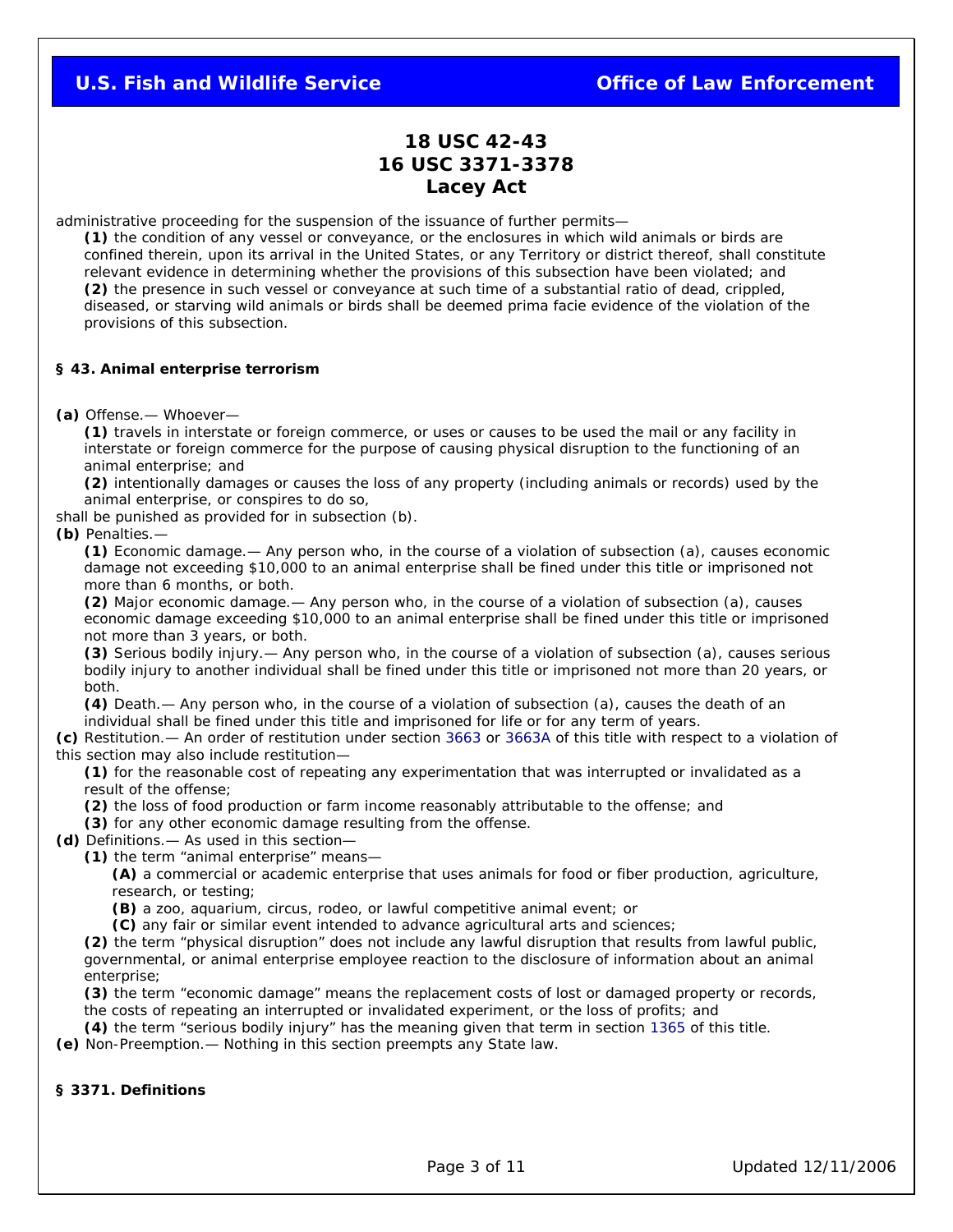For the purposes of this chapter:

**(a)** The term "fish or wildlife" means any wild animal, whether alive or dead, including without limitation any wild mammal, bird, reptile, amphibian, fish, mollusk, crustacean, arthropod, coelenterate, or other invertebrate, whether or not bred, hatched, or born in captivity, and includes any part, product, egg, or offspring thereof.

**(b)** The term "import" means to land on, bring into, or introduce into, any place subject to the jurisdiction of the United States, whether or not such landing, bringing, or introduction constitutes an importation within the meaning of the customs laws of the United States.

**(c)** The term "Indian tribal law" means any regulation of, or other rule of conduct enforceable by, any Indian tribe, band, or group but only to the extent that the regulation or rule applies within Indian country as defined in section 1151 of title 18.

**(d)** The terms "law," "treaty," "regulation," and "Indian tribal law" mean laws, treaties, regulations or Indian tribal laws which regulate the taking, possession, importation, exportation, transportation, or sale of fish or wildlife or plants.

**(e)** The term "person" includes any individual, partnership, association, corporation, trust, or any officer, employee, agent, department, or instrumentality of the Federal Government or of any State or political subdivision thereof, or any other entity subject to the jurisdiction of the United States.

**(f)** The terms "plant" and "plants" mean any wild member of the plant kingdom, including roots, seeds, and other parts thereof (but excluding common food crops and cultivars) which is indigenous to any State and which is either

 **(A)** listed on an appendix to the Convention on International Trade in Endangered Species of Wild Fauna and Flora, or

 **(B)** listed pursuant to any State law that provides for the conservation of species threatened with extinction.

**(g)** Prohibited Wildlife Species. - The term "prohibited wildlife species" means any live species of lion, tiger, leopard, cheetah, jaguar, or cougar or any hybrid of such species.

**(h)** The term "Secretary" means, except as otherwise provided in this chapter, the Secretary of the Interior or the Secretary of Commerce, as program responsibilities are vested pursuant to the provisions of

Reorganization Plan Numbered 4 of 1970 (84 Stat. 2090); except that with respect to the provisions of this chapter which pertain to the importation or exportation of plants the term means the Secretary of Agriculture. **(i)** The term "State" means any of the several States, the District of Columbia, the Commonwealth of Puerto Rico, the Virgin Islands, Guam, Northern Mariana Islands, American Samoa, and any other territory, commonwealth, or possession of the United States.

**(j)** The term "taken" means captured, killed, or collected.

**(k)** The term "transport" means to move, convey, carry, or ship by any means, or to deliver or receive for the purpose of movement, conveyance, carriage, or shipment.

(Pub. L. 97-79, Sec. 2, Nov. 16, 1981, 95 Stat. 1073; Pub. L. 108-191, Sec. 2, Dec. 19, 2003, 117 Stat. 2871.)

### REFERENCES IN TEXT

This chapter, referred to in the provision preceding par. (a), and in par. (h), was in the original "this Act" and "the Act", meaning Pub. L. 97-79, Nov. 16, 1981, 95 Stat. 1073, known as the Lacey Act Amendments of 1981, which enacted this chapter; amended section 1540 of this title and section 42 of Title 18, Crimes and Criminal Procedure; repealed sections 667e and 851 to 856 of this title and sections 43, 44, 3054, and 3112 of Title 18; and enacted provisions set out as notes under sections 1540 and 3371 of this title. For complete classification of this Act to the Code, see Short Title note set out below and Tables.

Reorganization Plan No. 4 of 1970 (84 Stat. 2090), referred to in par. (h), is set out in the Appendix to Title 5, Government Organization and Employees.

**AMENDMENTS**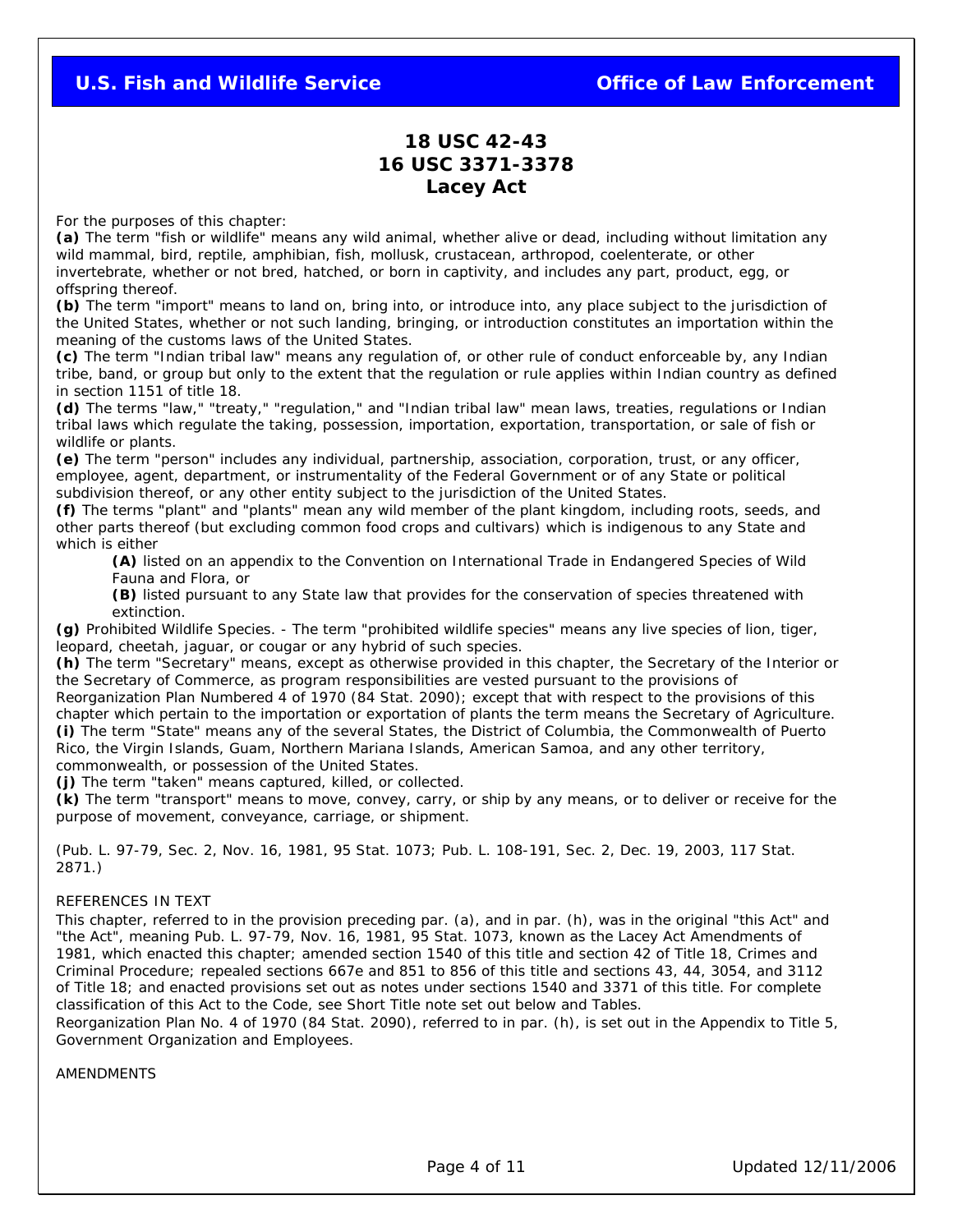2003 - Subsecs. (g) to (k). Pub. L. 108-191 added subsec. (g) and redesignated former subsecs. (g) to (j) as (h) to (k), respectively.

#### SHORT TITLE OF 2003 AMENDMENT

Pub. L. 108-191, Sec. 1, Dec. 19, 2003, 117 Stat. 2871, provided that: "This Act [amending this section and section 3372 of this title and enacting provisions set out as a note under section 3372 of this title] may be cited as the 'Captive Wildlife Safety Act'."

#### SHORT TITLE

Section 1 of Pub. L. 97-79 provided: "That this Act [enacting this chapter, amending section 1540 of this title and section 42 of Title 18, Crimes and Criminal Procedure, repealing sections 667e and 851 to 856 of this title and sections 43, 44, 3054, and 3112 of Title 18, and enacting provisions set out as a note under section 1540 of this title] may be cited as the 'Lacey Act Amendments of 1981'."

### **§ 3372. Prohibited acts**

### **(a)** Offenses other than marking offenses

It is unlawful for any person -

 **(1)** to import, export, transport, sell, receive, acquire, or purchase any fish or wildlife or plant taken, possessed, transported, or sold in violation of any law, treaty, or regulation of the United States or in violation of any Indian tribal law;

**(2)** to import, export, transport, sell, receive, acquire, or purchase in interstate or foreign commerce - **(A)** any fish or wildlife taken, possessed, transported, or sold in violation of any law or

regulation of any State or in violation of any foreign law;

 **(B)** any plant taken, possessed, transported, or sold in violation of any law or regulation of any State; or

**(C)** any prohibited wildlife species (subject to subsection (e) of this section);

 **(3)** within the special maritime and territorial jurisdiction of the United States (as defined in section 7 of title 18) -

**(A)** to possess any fish or wildlife taken, possessed, transported, or sold in violation of any

law or regulation of any State or in violation of any foreign law or Indian tribal law, or

 **(B)** to possess any plant taken, possessed, transported, or sold in violation of any law or regulation of any State; or

**(4)** to attempt to commit any act described in paragraphs (1) through (3).

#### **(b)** Marking offenses

It is unlawful for any person to import, export, or transport in interstate commerce any container or package containing any fish or wildlife unless the container or package has previously been plainly marked, labeled, or tagged in accordance with the regulations issued pursuant to paragraph (2) of section 3376(a) of this title. **(c)** Sale and purchase of guiding and outfitting services and invalid licenses and permits

#### **(1)** Sale

 It is deemed to be **a** sale of fish or wildlife in violation of this chapter for a person for money or other consideration to offer or provide -

**(A)** guiding, outfitting, or other services; or

**(B)** a hunting or fishing license or permit;

 for the illegal taking, acquiring, receiving, transporting, or possessing of fish or wildlife. **(2)** Purchase

 It is deemed to be a purchase of fish or wildlife in violation of this chapter for a person to obtain for money or other consideration -

**(A)** guiding, outfitting, or other services; or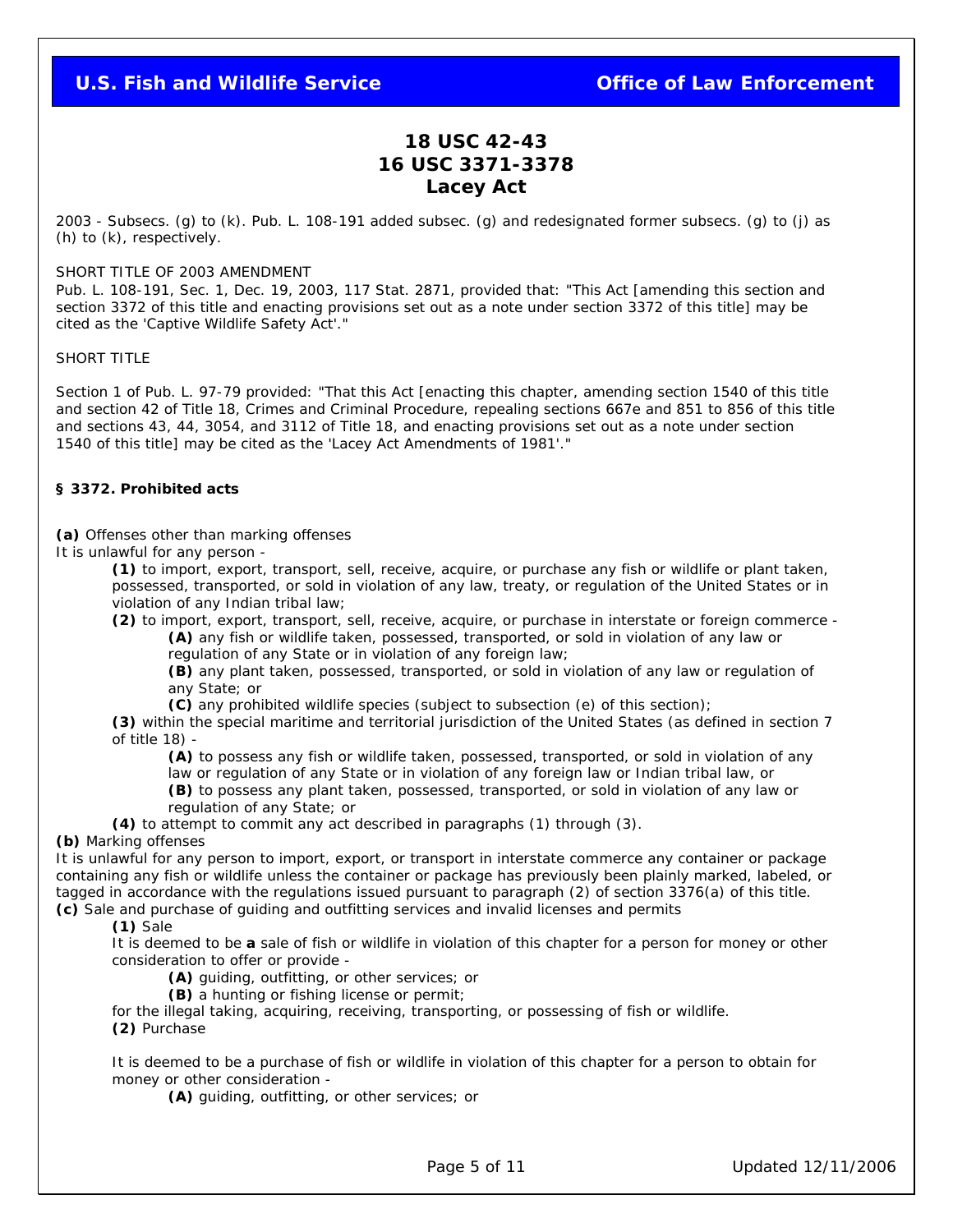# **18 USC 42-43 16 USC 3371-3378 Lacey Act**

**(B)** a hunting or fishing license or permit;

 for the illegal taking, acquiring, receiving, transporting, or possessing of fish or wildlife. **(d)** False labeling offenses

It is unlawful for any person to make or submit any false record, account, or label for, or any false identification of, any fish, wildlife, or plant which has been, or is intended to be -

 **(1)** imported, exported, transported, sold, purchased, or received from any foreign country; or

**(2)** transported in interstate or foreign commerce.

**(e)** Nonapplicability of prohibited wildlife species offense

 **(1)** In general Subsection (a)(2)(C) of this section does not apply to importation, exportation, transportation, sale, receipt, acquisition, or purchase of an animal of a prohibited wildlife species, by a person that, under regulations prescribed under paragraph (3), is described in paragraph (2) with respect to that species.

**(2)** Persons described

A person is described in this paragraph, if the person -

 **(A)** is licensed or registered, and inspected, by the Animal and Plant Health Inspection Service or any other Federal agency with respect to that species;

 **(B)** is a State college, university, or agency, State-licensed wildlife rehabilitator, or State licensed veterinarian;

**(C)** is an accredited wildlife sanctuary that cares for prohibited wildlife species and -

 **(i)** is a corporation that is exempt from taxation under section 501(a) of title 26 and described in sections  $501(c)(3)$  and  $170(b)(1)(A)(vi)$  of such title;

 **(ii)** does not commercially trade in animals listed in section 3371(g) of this title, including offspring, parts, and byproducts of such animals;

**(iii)** does not propagate animals listed in section 3371(g) of this title; and

**(iv)** does not allow direct contact between the public and animals; or

 **(D)** has custody of the animal solely for the purpose of expeditiously transporting the animal to a person described in this paragraph with respect to the species.

**(3)** Regulations

 Not later than 180 days after December 19, 2003, the Secretary, in cooperation with the Director of the Animal and Plant Health Inspection Service, shall promulgate regulations describing the persons described in paragraph (2).

### **(4)** State authority

 Nothing in this subsection preempts or supersedes the authority of a State to regulate wildlife species within that State.

**(5)** Authorization of appropriations

There is authorized to be appropriated to carry out subsection  $(a)(2)(C)$  of this section \$3,000,000 for each of fiscal years 2004 through 2008.

(Pub. L. 97-79, Sec. 3, Nov. 16, 1981, 95 Stat. 1074; Pub. L. 100-653, title I, Sec. 101, Nov. 14, 1988, 102 Stat. 3825; Pub. L. 108-191, Sec. 3(a), Dec. 19, 2003, 117 Stat. 2871.)

#### AMENDMENTS

2003 - Subsec. (a)(2)(C). Pub. L. 108-191, Sec. 3(a)(1)(A), added subpar. (C). Subsec. (a)(3)(B). Pub. L. 108-191, Sec. 3(a)(1)(B), inserted "or" after semicolon at end. Subsec. (a)(4). Pub. L. 108-191, Sec. 3(a)(1)(C), substituted "paragraphs (1) through (3)" for "paragraphs (1) through (4)". Subsec. (e). Pub. L. 108-191, Sec. 3(a)(2), added subsec. (e). 1988 - Subsec. (a)(1). Pub. L. 100-653, Sec. 101(1), substituted "taken, possessed, transported, or sold" for "taken or possessed". Subsec. (a)(4), (5). Pub. L. 100-653, Sec. 101(2), redesignated par. (5) as (4) and struck out former par. (4), which made it unlawful for any person having imported, exported, transported, sold, purchased, or received any fish or wildlife or plant imported from any foreign country or transported in interstate or foreign commerce, to make or submit any false record, account, label, or identification thereof. Subsecs. (c), (d). Pub. L. 100-653, Sec. 101(3), added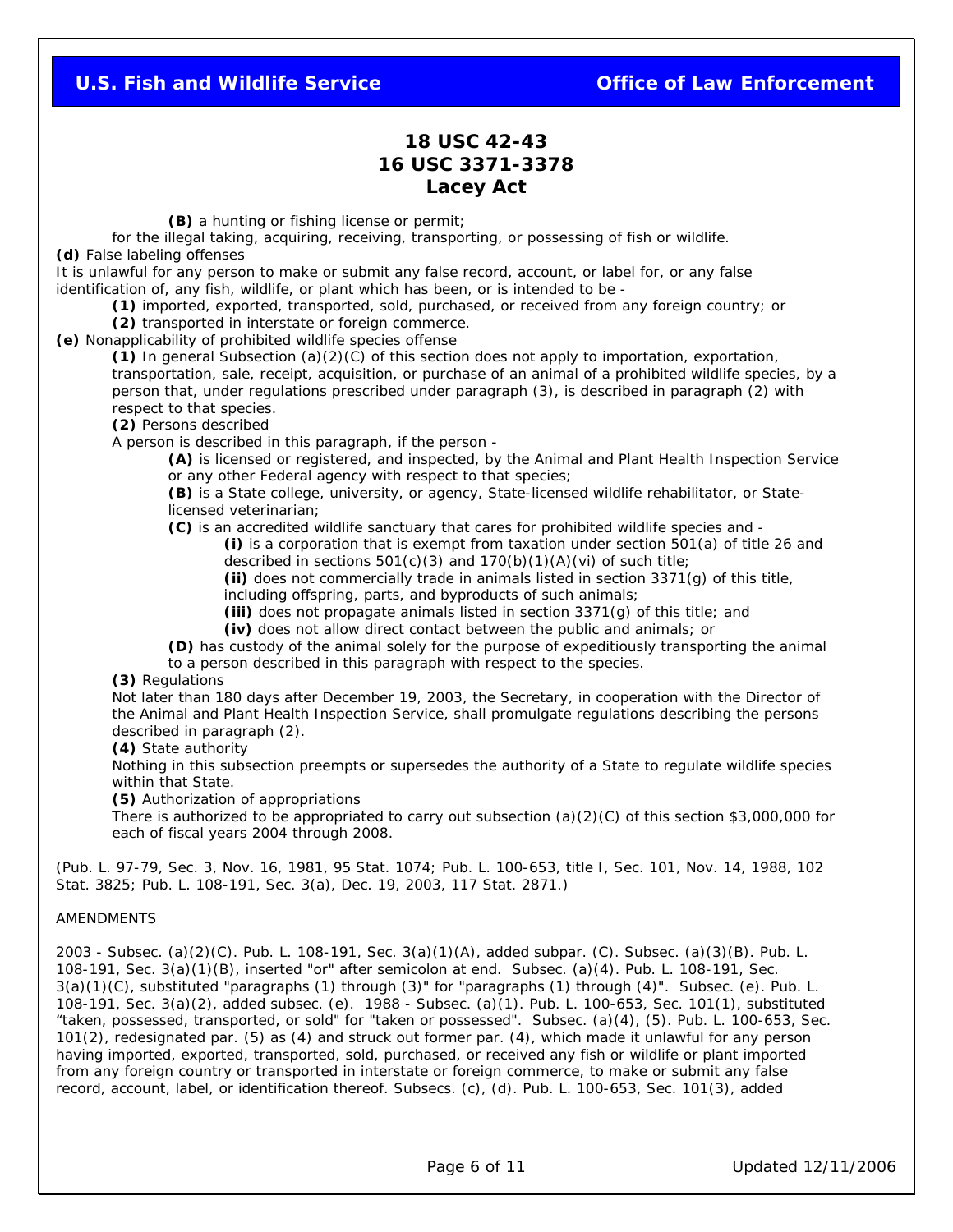subsecs. (c) and (d).

EFFECTIVE DATE OF 2003 AMENDMENT

Pub. L. 108-191, Sec. 3(b), Dec. 19, 2003, 117 Stat. 2872, provided that: "Section 3(a)(2)(C) of the Lacey Act Amendments of 1981 [16 U.S.C. 3372(a)(2)(C)] (as added by subsection (a)(1)(A)(iii)) shall apply beginning on the effective date of regulations promulgated under section 3(e)(3) of that Act [16 U.S.C.  $3372(e)(3)$ ] (as added by subsection  $(a)(2)$ )."

### **§ 3373. Penalties and sanctions**

**(a)** Civil penalties

**(1)** Any person who engages in conduct prohibited by any provision of this chapter (other than subsections (b) and (d) of section [3372](http://assembler.law.cornell.edu/uscode/html/uscode16/usc_sec_16_00003372----000-.html) of this title) and in the exercise of due care should know that the fish or wildlife or plants were taken, possessed, transported, or sold in violation of, or in a manner unlawful under, any underlying law, treaty, or regulation, and any person who knowingly violates section [3372](http://assembler.law.cornell.edu/uscode/html/uscode16/usc_sec_16_00003372----000-.html) [\(d\)](http://assembler.law.cornell.edu/uscode/html/uscode16/usc_sec_16_00003372----000-.html#d) of this title, may be assessed a civil penalty by the Secretary of not more than \$10,000 for each such violation: Provided, That when the violation involves fish or wildlife or plants with a market value of less than \$350, and involves only the transportation, acquisition, or receipt of fish or wildlife or plants taken or possessed in violation of any law, treaty, or regulation of the United States, any Indian tribal law, any foreign law, or any law or regulation of any State, the penalty assessed shall not exceed the maximum provided for violation of said law, treaty, or regulation, or \$10,000, whichever is less.

**(2)** Any person who violates section [3372](http://assembler.law.cornell.edu/uscode/html/uscode16/usc_sec_16_00003372----000-.html) [\(b\)](http://assembler.law.cornell.edu/uscode/html/uscode16/usc_sec_16_00003372----000-.html#b) of this title may be assessed a civil penalty by the Secretary of not more than \$250.

**(3)** For purposes of paragraphs (1) and (2), any reference to a provision of this chapter or to a section of this chapter shall be treated as including any regulation issued to carry out any such provision or section. **(4)** No civil penalty may be assessed under this subsection unless the person accused of the violation is given notice and opportunity for a hearing with respect to the violation. Each violation shall be a separate offense and the offense shall be deemed to have been committed not only in the district where the violation first occurred, but also in any district in which a person may have taken or been in possession of the said fish or wildlife or plants.

**(5)** Any civil penalty assessed under this subsection may be remitted or mitigated by the Secretary. **(6)** In determining the amount of any penalty assessed pursuant to paragraphs (1) and (2), the Secretary shall take into account the nature, circumstances, extent, and gravity of the prohibited act committed, and with respect to the violator, the degree of culpability, ability to pay, and such other matters as justice may require.

### **(b)** Hearings

Hearings held during proceedings for the assessment of civil penalties shall be conducted in accordance with section [554](http://assembler.law.cornell.edu/uscode/html/uscode05/usc_sec_05_00000554----000-.html) of title [5](http://assembler.law.cornell.edu/uscode/html/uscode05/usc_sup_01_5.html). The administrative law judge may issue subpenas for the attendance and testimony of witnesses and the production of relevant papers, books, or documents, and may administer oaths. Witnesses summoned shall be paid the same fees and mileage that are paid to witnesses in the courts of the United States. In case of contumacy or refusal to obey a subpena issued pursuant to this paragraph and served upon any person, the district court of the United States for any district in which such person is found, resides, or transacts business, upon application by the United States and after notice to such person, shall have jurisdiction to issue an order requiring such person to appear and give testimony before the administrative law judge or to appear and produce documents before the administrative law judge, or both, and any failure to obey such order of the court may be punished by such court as a contempt thereof. **(c)** Review of civil penalty

Any person against whom a civil penalty is assessed under this section may obtain review thereof in the appropriate District Court of the United States by filing a complaint in such court within 30 days after the date of such order and by simultaneously serving a copy of the complaint by certified mail on the Secretary, the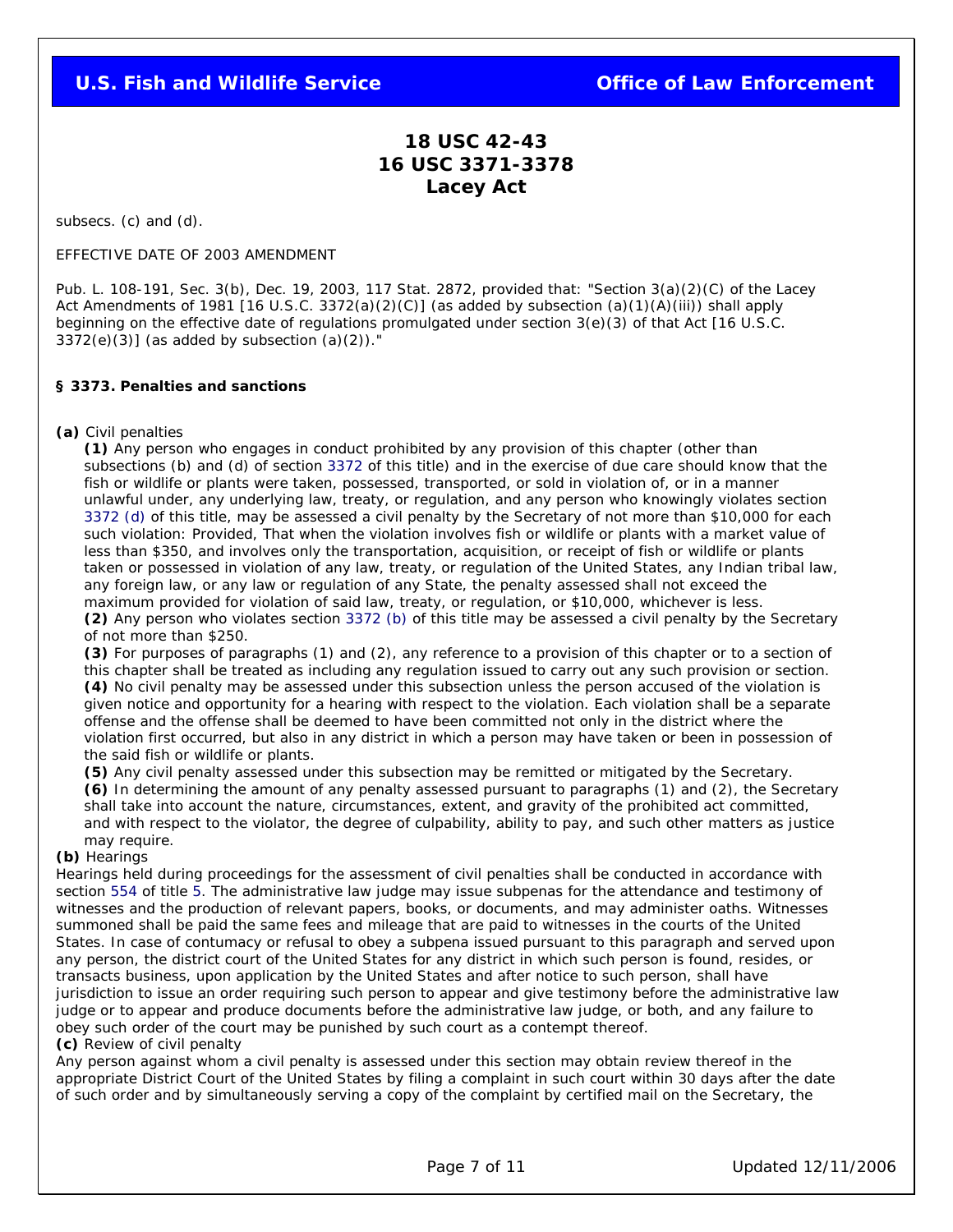# **18 USC 42-43 16 USC 3371-3378 Lacey Act**

Attorney General, and the appropriate United States attorney. The Secretary shall promptly file in such court a certified copy of the record upon which such violation was found or such penalty imposed, as provided in section [2112](http://assembler.law.cornell.edu/uscode/html/uscode28/usc_sec_28_00002112----000-.html) of title [28.](http://assembler.law.cornell.edu/uscode/html/uscode28/usc_sup_01_28.html) If any person fails to pay an assessment of a civil penalty after it has become a final and unappealable order or after the appropriate court has entered final judgment in favor of the Secretary, the Secretary may request the Attorney General of the United States to institute a civil action in an appropriate district court of the United States to collect the penalty, and such court shall have jurisdiction to hear and decide any such action. In hearing such action, the court shall have authority to review the violation and the assessment of the civil penalty de novo.

**(d)** Criminal penalties

**(1)** Any person who—

**(A)** knowingly imports or exports any fish or wildlife or plants in violation of any provision of this chapter (other than subsections (b) and (d) of section [3372](http://assembler.law.cornell.edu/uscode/html/uscode16/usc_sec_16_00003372----000-.html) of this title), or

**(B)** violates any provision of this chapter (other than subsections (b) and (d) of section [3372](http://assembler.law.cornell.edu/uscode/html/uscode16/usc_sec_16_00003372----000-.html) of this title) by knowingly engaging in conduct that involves the sale or purchase of, the offer of sale or purchase of, or the intent to sell or purchase, fish or wildlife or plants with a market value in excess of \$350,

knowing that the fish or wildlife or plants were taken, possessed, transported, or sold in violation of, or in a manner unlawful under, any underlying law, treaty or regulation, shall be fined not more than \$20,000, or imprisoned for not more than five years, or both. Each violation shall be a separate offense and the offense shall be deemed to have been committed not only in the district where the violation first occurred, but also in any district in which the defendant may have taken or been in possession of the said fish or wildlife or plants.

**(2)** Any person who knowingly engages in conduct prohibited by any provision of this chapter (other than subsections (b) and (d) of section [3372](http://assembler.law.cornell.edu/uscode/html/uscode16/usc_sec_16_00003372----000-.html) of this title) and in the exercise of due care should know that the fish or wildlife or plants were taken, possessed, transported, or sold in violation of, or in a manner unlawful under, any underlying law, treaty or regulation shall be fined not more than \$10,000, or imprisoned for not more than one year, or both. Each violation shall be a separate offense and the offense shall be deemed to have been committed not only in the district where the violation first occurred, but also in any district in which the defendant may have taken or been in possession of the said fish or wildlife or plants.

**(3)** Any person who knowingly violates section [3372](http://assembler.law.cornell.edu/uscode/html/uscode16/usc_sec_16_00003372----000-.html) [\(d\)](http://assembler.law.cornell.edu/uscode/html/uscode16/usc_sec_16_00003372----000-.html#d) of this title—

**(A)** shall be fined under title 18 or imprisoned for not more than 5 years, or both, if the offense involves—

**(i)** the importation or exportation of fish or wildlife or plants; or

**(ii)** the sale or purchase, offer of sale or purchase, or commission of an act with intent to sell or purchase fish or wildlife or plants with a market value greater than \$350; and

**(B)** shall be fined under title 18 or imprisoned for not more than 1 year, or both, if the offense does not involve conduct described in subparagraph (A).

### **(e)** Permit sanctions

The Secretary may also suspend, modify, or cancel any Federal hunting or fishing license, permit, or stamp, or any license or permit authorizing a person to import or export fish or wildlife or plants (other than a permit or license issued pursuant to the Magnuson-Stevens Fishery Conservation and Management Act [\[16](http://assembler.law.cornell.edu/uscode/html/uscode16/usc_sup_01_16.html) U.S.C. [1801](http://assembler.law.cornell.edu/uscode/html/uscode16/usc_sec_16_00001801----000-.html) et seq.]), or to operate a quarantine station or rescue center for imported wildlife or plants, issued to any person who is convicted of a criminal violation of any provision of this chapter or any regulation issued hereunder. The Secretary shall not be liable for the payments of any compensation, reimbursement, or damages in connection with the modification, suspension, or revocation of any licenses, permits, stamps, or other agreements pursuant to this section.

#### **§ 3374. Forfeiture**

**(a)** In general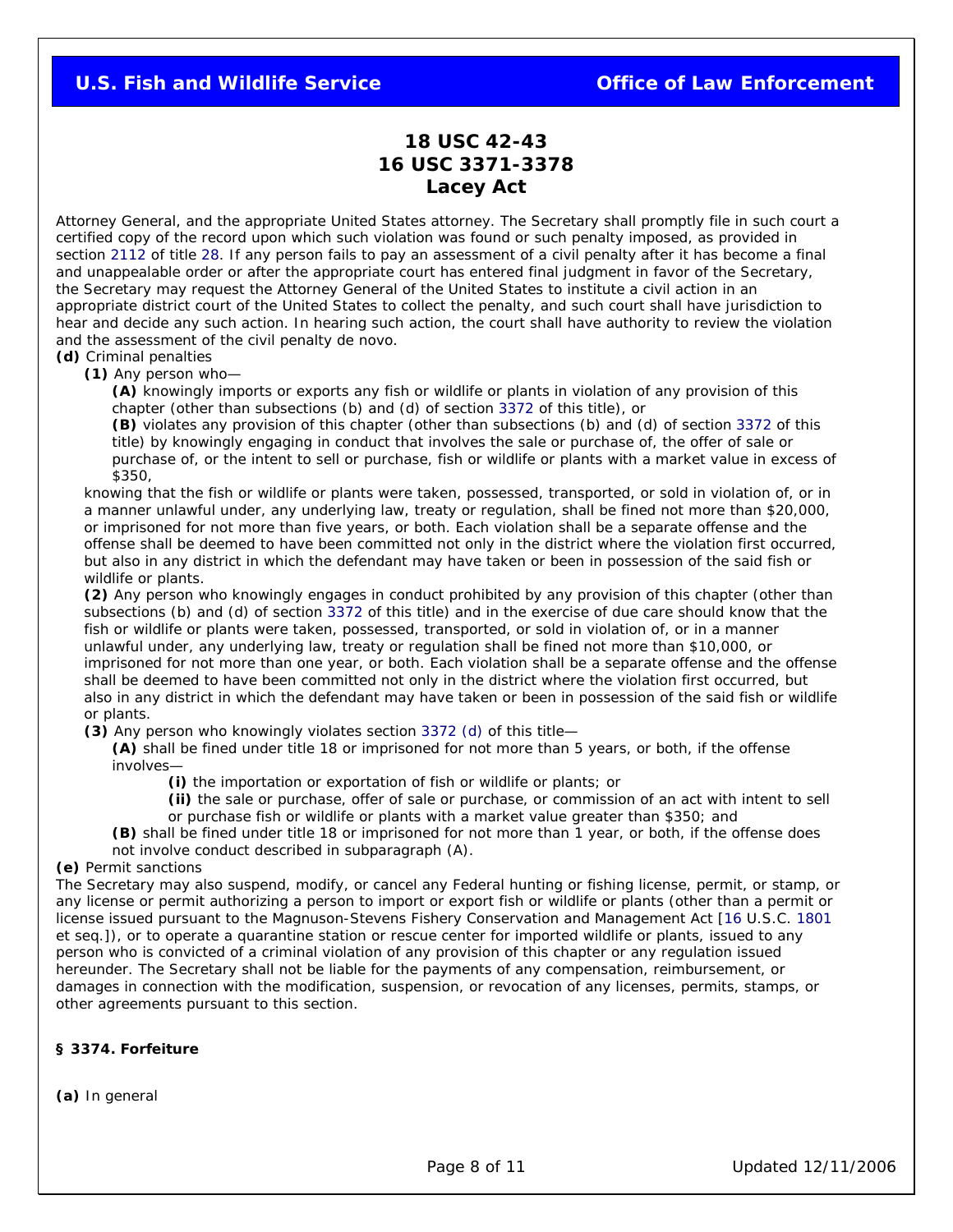**(1)** All fish or wildlife or plants imported, exported, transported, sold, received, acquired, or purchased contrary to the provisions of section [3372](http://assembler.law.cornell.edu/uscode/html/uscode16/usc_sec_16_00003372----000-.html) of this title (other than section [3372](http://assembler.law.cornell.edu/uscode/html/uscode16/usc_sec_16_00003372----000-.html) [\(b\)](http://assembler.law.cornell.edu/uscode/html/uscode16/usc_sec_16_00003372----000-.html#b) of this title), or any regulation issued pursuant thereto, shall be subject to forfeiture to the United States notwithstanding any culpability requirements for civil penalty assessment or criminal prosecution included in section [3373](http://assembler.law.cornell.edu/uscode/html/uscode16/usc_sec_16_00003373----000-.html) of this title.

**(2)** All vessels, vehicles, aircraft, and other equipment used to aid in the importing, exporting, transporting, selling, receiving, acquiring, or purchasing of fish or wildlife or plants in a criminal violation of this chapter for which a felony conviction is obtained shall be subject to forfeiture to the United States if

**(A)** the owner of such vessel, vehicle, aircraft, or equipment was at the time of the alleged illegal act a consenting party or privy thereto or in the exercise of due care should have known that such vessel, vehicle, aircraft, or equipment would be used in a criminal violation of this chapter, and

**(B)** the violation involved the sale or purchase of, the offer of sale or purchase of, or the intent to sell or purchase, fish or wildlife or plants.

**(b)** Application of customs laws

All provisions of law relating to the seizure, forfeiture, and condemnation of property for violation of the customs laws, the disposition of such property or the proceeds from the sale thereof, and the remission or mitigation of such forfeiture, shall apply to the seizures and forfeitures incurred, or alleged to have been incurred, under the provisions of this chapter, insofar as such provisions of law are applicable and not inconsistent with the provisions of this chapter, except that all powers, rights, and duties conferred or imposed by the customs laws upon any officer or employee of the Treasury Department may, for the purposes of this chapter, also be exercised or performed by the Secretary or by such persons as he may designate: Provided, That any warrant for search or seizure shall be issued in accordance with rule 41 of the Federal Rules of Criminal Procedure.

**(c)** Storage cost

Any person convicted of an offense, or assessed a civil penalty, under section [3373](http://assembler.law.cornell.edu/uscode/html/uscode16/usc_sec_16_00003373----000-.html) of this title shall be liable for the costs incurred in the storage, care, and maintenance of any fish or wildlife or plant seized in connection with the violation concerned.

#### **§ 3375. Enforcement**

#### **(a)** In general

The provisions of this chapter and any regulations issued pursuant thereto shall be enforced by the Secretary, the Secretary of Transportation, or the Secretary of the Treasury. Such Secretary may utilize by agreement, with or without reimbursement, the personnel, services, and facilities of any other Federal agency or any State agency or Indian tribe for purposes of enforcing this chapter.

### **(b)** Powers

Any person authorized under subsection (a) of this section to enforce this chapter may carry firearms; may, when enforcing this chapter, make an arrest without a warrant, in accordance with any guidelines which may be issued by the Attorney General, for any offense under the laws of the United States committed in the person's presence, or for the commission of any felony under the laws of the United States, if the person has reasonable grounds to believe that the person to be arrested has committed or is committing a felony; may search and seize, with or without a warrant, in accordance with any guidelines which may be issued by the Attorney General; [\[1\]](http://assembler.law.cornell.edu/uscode/html/uscode16/usc_sec_16_00003375----000-.html#FN-1#FN-1) Provided, That an arrest for a felony violation of this chapter that is not committed in the presence or view of any such person and that involves only the transportation, acquisition, receipt, purchase, or sale of fish or wildlife or plants taken or possessed in violation of any law or regulation of any State shall require a warrant; may make an arrest without a warrant for a misdemeanor violation of this chapter if he has reasonable grounds to believe that the person to be arrested is committing a violation in his presence or view; and may execute and serve any subpena, arrest warrant, search warrant issued in accordance with rule 41 of the Federal Rules of Criminal Procedure, or other warrant of civil or criminal process issued by any officer or court of competent jurisdiction for enforcement of this chapter. Any person so authorized, in coordination with the Secretary of the Treasury, may detain for inspection and inspect any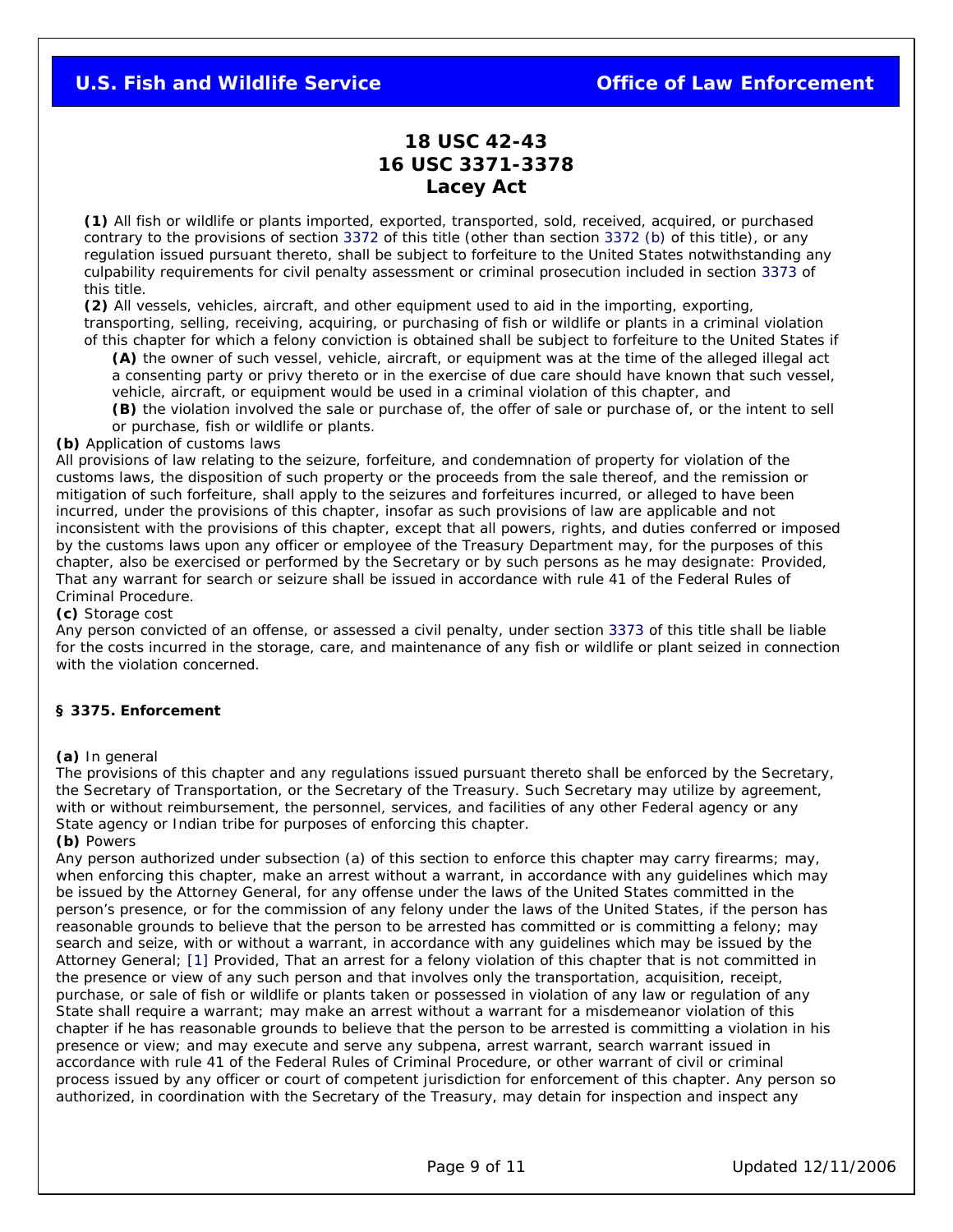# **18 USC 42-43 16 USC 3371-3378 Lacey Act**

vessel, vehicle, aircraft, or other conveyance or any package, crate, or other container, including its contents, upon the arrival of such conveyance or container in the United States or the customs waters of the United States from any point outside the United States or such customs waters, or, if such conveyance or container is being used for exportation purposes, prior to departure from the United States or the customs waters of the United States. Such person may also inspect and demand the production of any documents and permits required by the country of natal origin, birth, or reexport of the fish or wildlife. Any fish, wildlife, plant, property, or item seized shall be held by any person authorized by the Secretary pending disposition of civil or criminal proceedings, or the institution of an action in rem for forfeiture of such fish, wildlife, plants, property, or item pursuant to section [3374](http://assembler.law.cornell.edu/uscode/html/uscode16/usc_sec_16_00003374----000-.html) of this title; except that the Secretary may, in lieu of holding such fish, wildlife, plant, property, or item, permit the owner or consignee to post a bond or other surety satisfactory to the Secretary.

#### **(c)** Jurisdiction of district courts

The several district courts of the United States, including the courts enumerated in section [460](http://assembler.law.cornell.edu/uscode/html/uscode28/usc_sec_28_00000460----000-.html) of title [28](http://assembler.law.cornell.edu/uscode/html/uscode28/usc_sup_01_28.html), shall have jurisdiction over any actions arising under this chapter. The venue provisions of title 18 and title 28 shall apply to any actions arising under this chapter. The judges of the district courts of the United States and the United States magistrate judges may, within their respective jurisdictions, upon proper oath or affirmation showing probable cause, issue such warrants or other process as may be required for enforcement of this chapter and any regulations issued thereunder.

**(d)** Rewards and incidental expenses

Beginning in fiscal year 1983, the Secretary or the Secretary of the Treasury shall pay, from sums received as penalties, fines, or forfeitures of property for any violation of this chapter or any regulation issued hereunder

**(1)** a reward to any person who furnishes information which leads to an arrest, a criminal conviction, civil penalty assessment, or forfeiture of property for any violation of this chapter or any regulation issued hereunder. The amount of the reward, if any, is to be designated by the Secretary or the Secretary of the Treasury, as appropriate. Any officer or employee of the United States or any State or local government who furnishes information or renders service in the performance of his official duties is ineligible for payment under this subsection, and

**(2)** the reasonable and necessary costs incurred by any person in providing temporary care for any fish, wildlife, or plant pending the disposition of any civil or criminal proceeding alleging a violation of this chapter with respect to that fish, wildlife, or plant.

### **§ 3376. Administration**

#### **(a)** Regulations

**(1)** The Secretary, after consultation with the Secretary of the Treasury, is authorized to issue such regulations, except as provided in paragraph (2), as may be necessary to carry out the provisions of section [3373](http://assembler.law.cornell.edu/uscode/html/uscode16/usc_sec_16_00003373----000-.html) and section [3374](http://assembler.law.cornell.edu/uscode/html/uscode16/usc_sec_16_00003374----000-.html) of this title.

**(2)** The Secretaries of the Interior and Commerce shall jointly promulgate specific regulations to implement the provisions of section [3372](http://assembler.law.cornell.edu/uscode/html/uscode16/usc_sec_16_00003372----000-.html) [\(b\)](http://assembler.law.cornell.edu/uscode/html/uscode16/usc_sec_16_00003372----000-.html#b) of this title for the marking and labeling of containers or packages containing fish or wildlife. These regulations shall be in accordance with existing commercial practices.

### **(b)** Contract authority

Beginning in fiscal year 1983, to the extent and in the amounts provided in advance in appropriations Act, the Secretary may enter into such contracts, leases, cooperative agreements, or other transactions with any Federal or State agency, Indian tribe, public or private institution, or other person, as may be necessary to carry out the purposes of this chapter.

### **§ 3377. Exceptions**